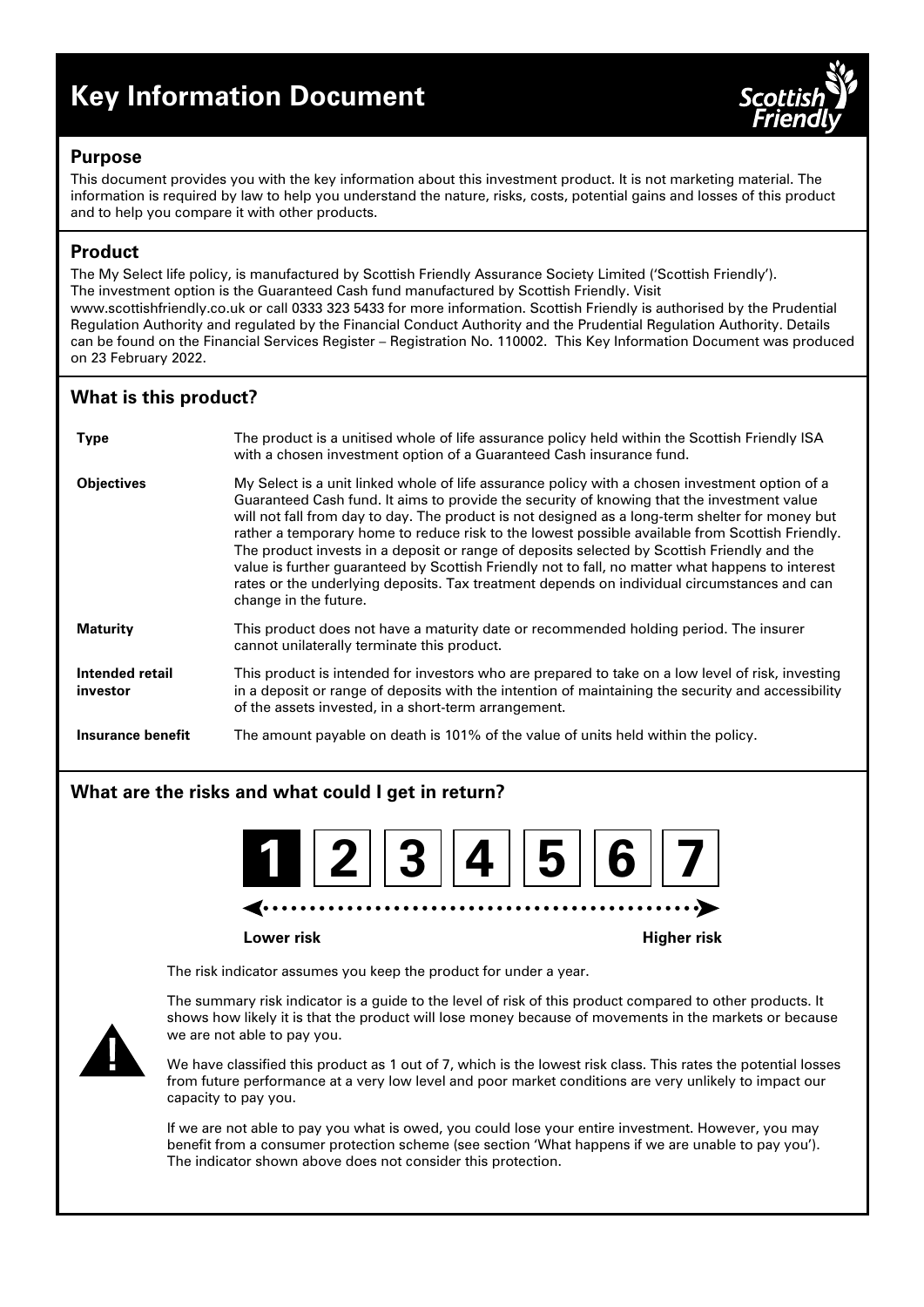| <b>Performance scenarios</b> |                                                                 |                                                |  |  |
|------------------------------|-----------------------------------------------------------------|------------------------------------------------|--|--|
| <b>Investment</b>            | £10,000                                                         | 3 Months (No<br>recommended<br>holding period) |  |  |
| <b>Survival scenarios</b>    |                                                                 |                                                |  |  |
| <b>Stress</b>                | What you might get back after costs<br>Average return each year | £9,950<br>$-1.99%$                             |  |  |
| <b>Unfavourable</b>          | What you might get back after costs<br>Average return each year | £9,950<br>$-1.99%$                             |  |  |
| <b>Moderate</b>              | What you might get back after costs<br>Average return each year | £9,950<br>$-1.99%$                             |  |  |
| Favourable                   | What you might get back after costs<br>Average return each year | £9,950<br>$-1.99%$                             |  |  |
| <b>Death scenario</b>        |                                                                 |                                                |  |  |
| Upon death                   | What your beneficiaries might get back after costs              | £10,050                                        |  |  |

The table shows the money you could get back over the next 3 months, under different scenarios, assuming that you invest £10,000. The scenarios shown illustrate how your investment could perform. You can compare them with the scenarios of other products. The scenarios presented are an estimate of future performance based on evidence from the past, and are not an exact indicator. What you get will vary depending on how the market performs and how long you keep the product.

The figures shown include all the costs of the product itself, but may not include all the costs you pay to your advisor or distributor. The figures do not take into account your personal tax situation, which may also affect how much you get back.

# **What happens if Scottish Friendly is unable to pay out?**

If you buy a policy with Scottish Friendly and we cannot pay the full amount due, you may be entitled to compensation under the Financial Services Compensation Scheme. The maximum level of compensation for claims against firms declared in default is 100% of the claim with no upper limit.

# **What are the costs?**

The Reduction in Yield (RIY) shows what impact the total costs you pay will have on the investment return you might get. The total costs take into account one-off, ongoing and incidental costs.

The amounts shown here are the cumulative costs of the product itself. They include potential early exit penalties. The figures assume you invest £10,000 at outset. The figures are estimates and may change in the future.

#### **Table 1: Costs over time**

The person selling you or advising you about this product may charge you other costs. If so, we will provide you with information about these costs and show you the impact that all costs will have on your investment over time.

| £10,000                     | If you cash in after 3 months |  |
|-----------------------------|-------------------------------|--|
| <b>Total costs</b>          | £50                           |  |
| Reduction in Yield per year | $2.0\%$                       |  |
|                             |                               |  |